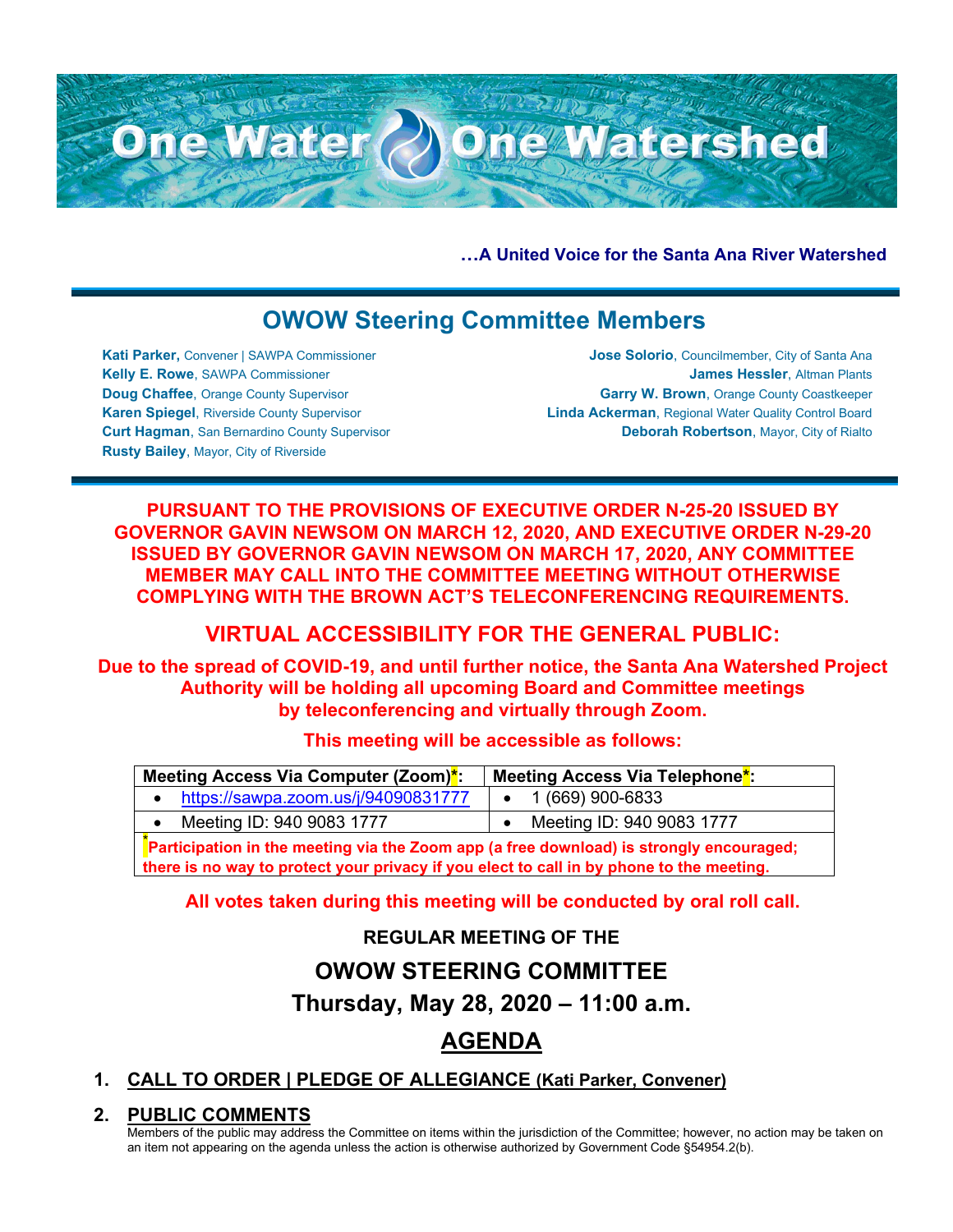

**…A United Voice for the Santa Ana River Watershed**

### **3. APPROVAL OF MEETING MINUTES: November 21, 2019 and January 23, 2020**

### **4. BUSINESS ITEMS**

- **A. Integrated Regional Water Management (IRWM) Support in 2020 Bond Measures (SC#2020.9) Presenter:** Ian Achimore **Recommendation:** Receive and file.
- **B. Disadvantaged Communities Involvement (DCI) Program Status (SC#2020.10) Presenter:** Rick Whetsel **Recommendation:** Receive and file.
- **C. Proposition 1 Round 1 Integrated Regional Water Management (IRWM) Draft Funding Award (SC#2020.11) Presenter:** Ian Achimore **Recommendation:** Receive and file.
- **D. Proposition 84 Projects Status Update Presenter:** Marie Jauregui **Recommendation:** Receive and file.

## **5. COMMITTEE MEMBERS' COMMENTS**

## **6. REQUEST FOR FUTURE AGENDA ITEMS**

## **7. ADJOURNMENT**

#### **PLEASE NOTE:**

Americans with Disabilities Act: Meeting rooms are wheelchair accessible. If you require any special disability related accommodations to participate in this meeting, please contact (951) 354-4220 or kberry@sawpa.org. Notification at least 48 hours prior to the meeting will enable staff to make reasonable arrangements to ensure accessibility for this meeting. Requests should specify the nature of the disability and the type of accommodation requested.

Materials related to an item on this agenda submitted to the Commission after distribution of the agenda packet are available for public inspection during normal business hours at the SAWPA office, 11615 Sterling Avenue, Riverside, and available at www.sawpa.org, subject to staff's ability to post documents prior to the meeting.

#### **Declaration of Posting**

I, Kelly Berry, Clerk of the Board of the Santa Ana Watershed Project Authority declare that on May 19, 2020, a copy of this agenda has been uploaded to the SAWPA website at [www.sawpa.org](http://www.sawpa.org/) and posted at the SAWPA office, 11615 Sterling Avenue, Riverside, California.

/s/

 $\mathcal{L}_\text{max}$  and  $\mathcal{L}_\text{max}$  and  $\mathcal{L}_\text{max}$  and  $\mathcal{L}_\text{max}$ Kelly Berry, CMC